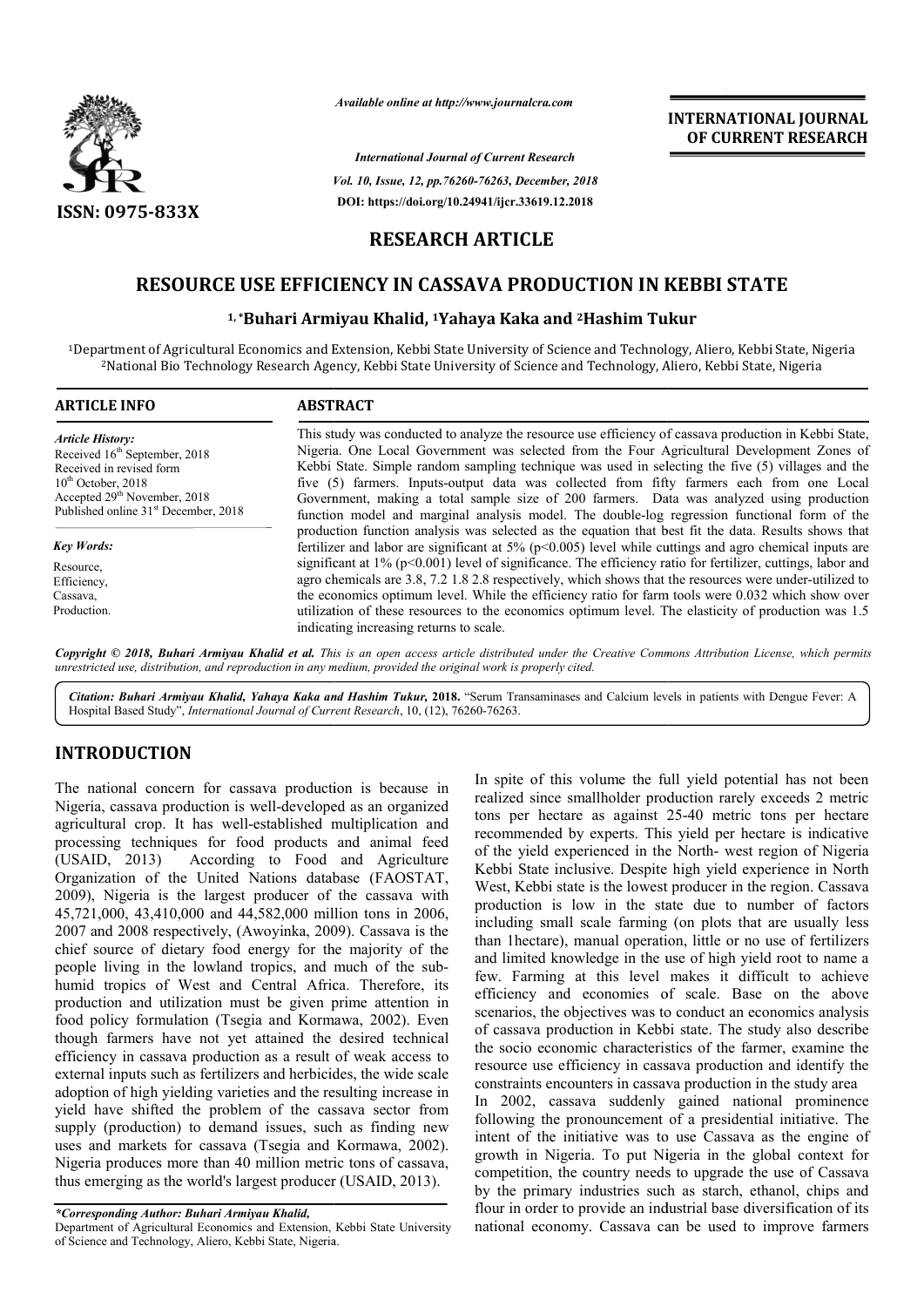and retailer's income and development in Nigeria if investment in the downstream sector or the industry is made more effective Presidential Initiative on Cassava (PIC, 2003).

## **MATERIALS AND METHODS**

Kebbi State was located between latitudes 10°8'N and 13°15'N and longitudes 3°30'E and 6°02'E, the State is boundary with Sokoto State to the north and east, Niger State to the south, and Benin Republic to the west. It has a total of population of 3.8 million people (PIC, 2003). Kebbi State has twenty one Local Government Areas, four emirate councils (Gwandu, Argungu, Yauri and Zuru), and thirty five districts. Kebbi State has a total land area of approximately ' 36,985sq km. Out of this, only an estimated 13, 209 sq. km is currently being used for cultivation; leaving a large proportion of land still underutilized. About 200,000 ha of fertile land is fadama land, situated along the flood plains of the Rima and Niger valleys. The rest is upland, where seasonal cultivation were carry out. The wet season lasts from April to October in the south and May to September in the north; while the dry season lasts for the remaining period of the year. Mean annual rainfall is about 800mm in the north and 1000mm in the south. Temperature is generally high with mean annual temperature of about 26°C in all locations. However, during the harmattan season (December to February) the temperature can go down to about 21 °C and up to 40°C during the months of April to June, (PIC, 2003). Relative humidity is generally low (40 per cent) for most of the year except during the wet season when it reaches an average of eighty percent. This explains the hot dry environment which is in sharp contrast to a hot humid environment in the southern parts of Nigeria (PIC, 2003). For sampling procedure one (1) Local Government was purposively selected from Agricultural development programme (ADP) zones of the state. The Local Government areas are; Augie, Maiyama, Shanga and Zuru. Simple random sampling was used in selecting both the villages and the farmers within each Local Government area. Five villages were selected from each Local Government. The lists of the farmers were collected through the use of district heads. The sampling process was done by writing each individual farmer's name in a sheet of paper, fold it and put it in a calabash. Each name was selected without replacement to give equal chance of selecting each farmer. Fifty (50) questionnaires were administered in each local government making a sample size of two hundred (200) cassava farmers interviewed. The data were collected with the help of trained enumerators. The data were collected during 2012 and 2013 rainy seasons. Data collected include information on quantity of fertilizer applied (kg), labor (man-days) used, and cuttings used (kg), agrochemicals (insecticides and herbicides) (litres) and farm tool (no.).

The information collected was analyzed using the following tools:

Descriptive statistics was used to analyze socio economics characteristics and constraint encounter by cassava farmers, production function analysis was used to analyze resource use efficiency in cassava production. Production function can defined as the technical relationship between the output and the inputs used in the production of the product (Lange, 2009). It can be described mathematically as:

$$
Y = f(X_1, \dots, \dots, X_n) \tag{1}
$$

$$
Y = (a+b_1X_1 + b_2X_2 + \dots + b_nX_n) \qquad \qquad \dots \dots \dots (2)
$$

Where

 $Y =$  aggregate cassava output (kg)

 $X_1$  = in organic fertilizer (NPK) (kg)

 $X_2$  = cassava cuttings (kg)

- $X_3$  = family and hired labor (man-day)
- $X_4$  = agro chemical (Round up and primextra) (litre)
- $X_5$  = farm tool (number)
- $a = constant$
- $b =$  coefficient of X

The Double-log Function is the best fitted model for this research and it is expressed as:

 $log Y = log a + b_1 log X_1 + b_2 log X_2$  ……………bnlogXn ….. (3)

Where Y and X is as stated as above.

The ratio of the marginal value product (MVP) with the marginal factor cost gives a measure of resource use efficiency. A ratio less than one indicate that an input is over utilized and under-utilized if the ratio is greater than one. A resource is said to be efficiently utilized if its MVP is equal to the unit acquisition cost or where the ratio of MVP to MFC (marginal fixed cost) equals to one.

 $r = MVP/MFC$ 

Where;

r = Efficiency ratio

 $MVP =$  marginal value product of a variable input. (MPP x Px)  $MFC = Marginal factor cost (Price per unit input) (Px)$ 

The value of MVP was estimated using the regression coefficient of each input and the price of the cassava output as expressed in equation below:

 $MVPxi = MPPxi x Px$ Where,  $Px = Price$  of unit input  $MVPxi = Marginal value product of resource Xi$  $(i = 1, 2, \ldots, n)$ MPPxi = Marginal Physical Product of input xi but, MPP for double-log =  $logY = a + b_1 logX_1$  $MPPx_1 = dy/dx = b_1Y/X_1$  $MPP = b_1Y/X_1$ Where; MPPxi is as defined above,  $bi$  = The estimated regression coefficient of input xi  $X =$  Arithmetic mean value of the input being considered  $\bar{Y}$  = Arithmetic mean value of output.

### **RESULTS AND DISCUSSION**

#### **Production Function Analysis**

Production function analysis was carried out to examine the resource use efficiency of cassava production in the study area. Linear, semi-log and double –log regression models were used for the estimation. However, only equations whose parameter estimates were better in statistical significance and provided the best fit in terms of a priori economic criteria were selected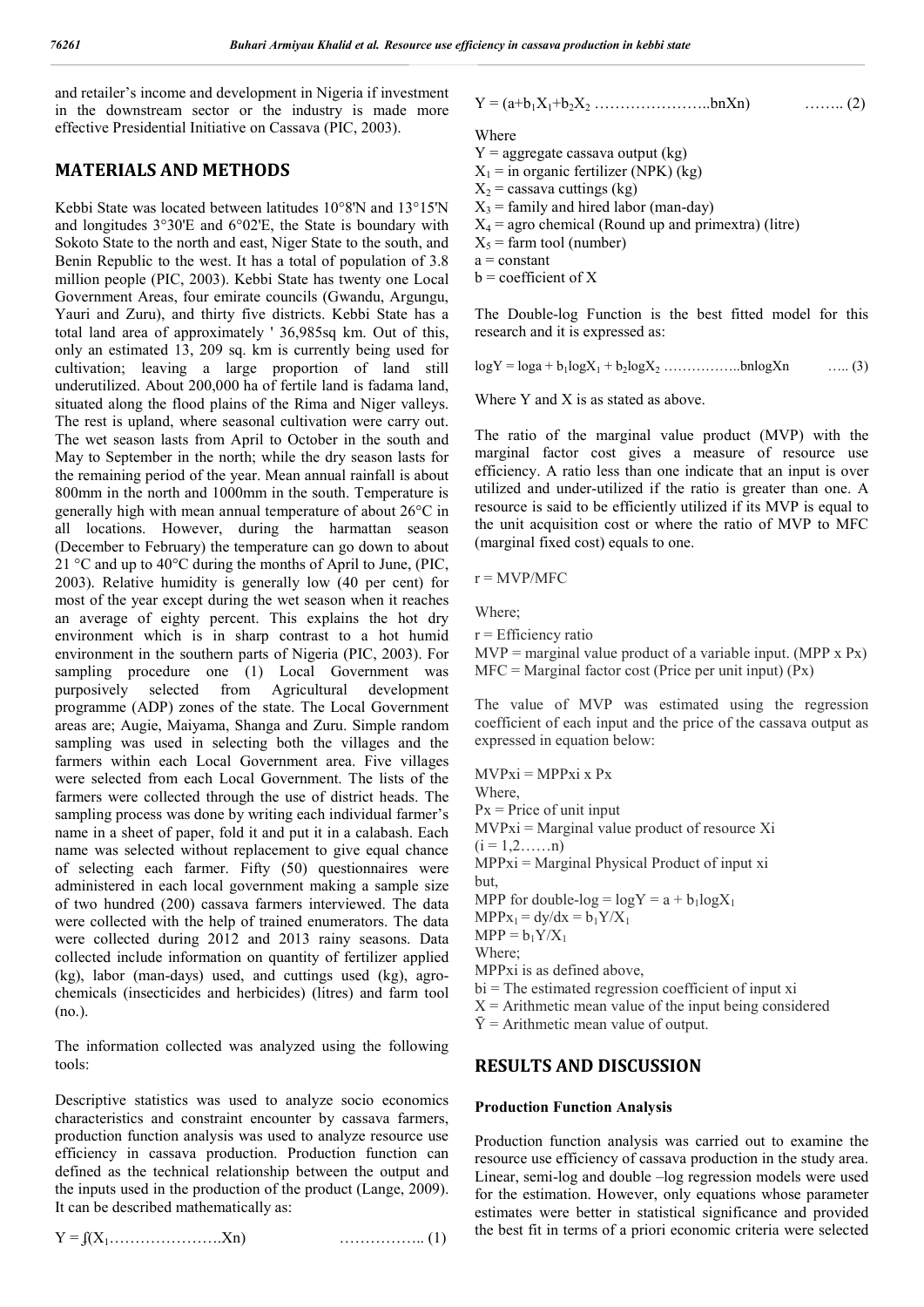as equation for the cassava production which is semi-log regression model. The results in Table 1 below present the double-log function for the cassava production. Double-log production function selected in this study was due to the fact that it provided the best regression fit in terms of priori economics criteria based on statistical significance of regression coefficient, the  $F -$  statistics,  $t -$  statistics as well as magnitude of the co-efficient of determination  $(R^2)$ .

#### **Table 1. Result of Double-log Regression Model for Cassava Production**

| Variables              | Regression coefficient | Standard error | T-value             |
|------------------------|------------------------|----------------|---------------------|
| Constant               | 3.857                  | 0.380          | $10.161**$          |
| Fertilizer $X_1$       | 0.262                  | 0.027          | 9.782**             |
| Cuttings $X_2$         | 0.105                  | 0.027          | $3.933*$            |
| Labor $X_3$            | 0.32                   | 0.027          | $11.767**$          |
| Agro chemical $X_4$    | 0.74                   | 0.024          | $3.03*$             |
| Farm tools $X_5$       | 0.04                   | 0.025          | 1.658 <sup>ns</sup> |
| $R^2 = 0.869$          |                        |                |                     |
| Adjusted $R^2$ = 0.862 |                        |                |                     |
| $F-value = 124.57**$   |                        |                |                     |

Sources: Field Survey, 2013.

\*\* Significant at 5%; \*Significant at 1%; ns= not significant

The result in Table 1 indicates that fertilizer (X1) and labor  $(X3)$  are significant at 5% level of significance, cuttings  $(X2)$ and agro chemicals (X4) are significance at 1% level. The results showed that the four variables were able to explain 86% of the variation in the output of cassava. Also the F-statistics, which shows the overall of the model fit, is statistically significant at the 5% level. This means that a unit increase in these inputs when other explanatory variables are held constant will increase cassava output by 9.782kg, 11.767kg, 3.933kg and 3.03kg respectively.

#### **Resources use efficiency and marginal value of productivities of cassava production**

(Lange, 2009), defines efficiency as the quantity of output per unit input used in the production process. Marginal analysis is one of the tools use in finding the resource use efficiency by which each production resource is used. For the double –log function, the marginal product is given by the formula biY/Xi The marginal value productivities and marginal factor cost of the variable are presented in the Table (2) below. Evaluation of resource use efficiency enables the firm to know their operation status in order to adjust the production rationally. From the Table (2), each MVP was compared to its corresponding MFC and recourse use efficiency status was determined by dividing MVP/MFC. A ratio less than one shows over utilization of that resources and profit would be increase by decreasing the quantity of that input. A ratio greater than one indicate underutilization of input and increasing the rate of that input will increase the level of output.

**Table 2. Estimated Resource-use Efficiency Ratio of Cassava Production**

| Variable       | <b>MVP</b> | <b>MFC</b> | Efficiency ratio | Remark         |
|----------------|------------|------------|------------------|----------------|
| Fertilizer     | 380.2      | 100        | 3.8              | Under-utilized |
| Cuttings       | 118        | 16.4       | 7.2              | Under-utilized |
| Labor          | 910        | 500        | 1.8              | Under-utilized |
| Agro chemicals | 2801       | 1000       | 2.8              | Under-utilized |
| Farm tools     | 16         | 500        | 0.032            | Over-utilized  |
|                |            |            |                  |                |

Sources: Field Survey, 2013.

The Table 2 shows the marginal value productivities as well as the marginal factor cost per unit of the variable input. Table 2 shows that, fertilizer has the marginal value product of 380.2 Naira, which is greater than the marginal factor cost (MFC) of 100 Naira. This implies that increasing fertilizer input by one unit would lead to additional expense of 100 Naira and revenue of 380.2 Naira. For the fact that expense incurred by one unit increase is less than the revenue, farmers are advised to increase the use of fertilizer efficiently to produce more of output. This will achieve economic optimum (PIC, 2003). The marginal value product (MVP) for cassava cuttings input was found to be 118 Naira, while the MFC was found to be 16.4 Naira. This implies that for every unit increase in input cassava cuttings, while other variables remains constant, an additional cost of 16.4 naira is incurred and revenue of 118 Naira will be realized. Since expense is less than revenue on the unit increase, farmers will be urged to increase the usage of the input resource. Labor input had a marginal value product (MVP) of 910 Naira, while the marginal factor cost was found to be 500.00 Naira. This implied that for every unit of labor increase, while other variable inputs remained constant an addition revenue will be recorded, hence, there is the need to increase the use of labor, because by implication it is been used below economic optimum level and this will affect profit [19]. Likewise the MVP of agro chemical was found to be 2801 naira while its MFC is 1000 naira. Since the MVP is greater than the MFC, the farmers are advised to use more of this input to reach the economics optimum level. But the farm tools MVP is less than its MFC which implies that for every unit increase in this variable input when other variable input are held constant there is additional cost of 500 naira and the revenue realized is 16 naira. The implication is that increasing this input will increase the cost of production and the profit will not be realized. Therefore farmers are advised to reduce the use of this input in order to make the profit.

#### **Elasticity of Production Inputs and Return to Scale**

(Sani *et al.,* 2007), noted that one of the attractive features of Cobb-Douglas production function is its ability to determine the overall performance of the entire production input (return to scale). The returns to scale measure the proportionate change in output, assuming all the inputs are changed simultaneously by 1%. From the results in Table 3, it showed that cassava production in the study area had an increasing return to scale (34.89). The economics explanation of this could be that the farmers are still in a rational stage of production where marginal physical product is still positive.

**Table 3. Elasticity of Inputs used in the Study Area**

| Input           | Quantity/ha    | Elasticity |
|-----------------|----------------|------------|
| Fertilizer      | $100$ (kg)     | 0.262      |
| Cuttings        | $244$ (kg)     | 0.105      |
| Labor           | 34 (man-days)  | 0.32       |
| Agro chemical   | $2.6$ (litres) | 0.74       |
| Farm tool       | 25 (number)    | 0.04       |
| Return to scale |                | 1.5        |

Sources: Field Survey, 2013.

#### **Conclusion**

The result of double-log regression model shows that fertilizer and labor inputs are significant at 5% level of significant, cassava cuttings and agro chemicals are significant at 1% level.  $R<sup>2</sup>$  value was very high 86% which shows that 14% of the